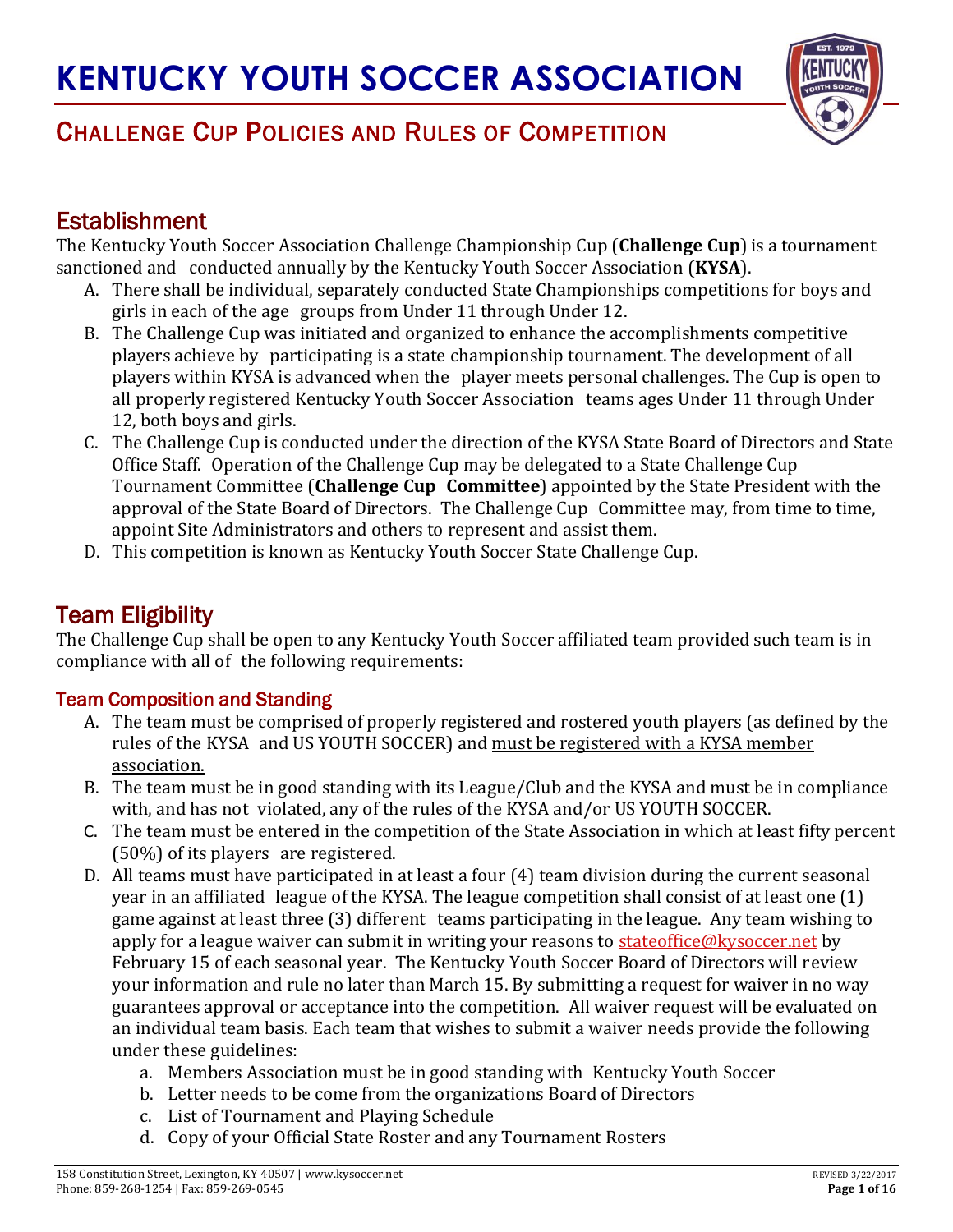

## CHALLENGE CUP POLICIES AND RULES OF COMPETITION

- e. Roster must have 75% continuity between Tournaments
- E. The team must demonstrate continuity of rosters between the league and Challenge Cup competitions by maintaining a minimum of nine players common to the rosters of both competitions.
- F. The team may not be a State Olympic Development Team.

#### Rostering of Players

- A. The team may not roster any player who was previously rostered during the seasonal year to another team, or the same team, unless a written request, stating the reason why this action has been requested, has been made to and approved by the State Association on a form provided.
- B. A player is considered rostered to a team no later than when the player first participates for the team in any competition sanctioned by a State Association or its member leagues, clubs or teams. For purposes of this competition, teams need not consider as rostered players,
	- a. players on school teams in those instances where the State Association administers school programs; or
	- b. players on recreational teams as defined in US YOUTH SOCCER Part 4094.
- C. A team may not release, voluntarily or involuntarily, any player from its roster unless a written request, stating the reason why this action has been requested, has been made to and approved by the State Association on a form provided. A team may release involuntarily a player from its roster only if the player is unable to play for one of the following reasons:
	- a. The player has violated rules of the USSF or US YOUTH SOCCER or the State Association member through whom the player is registered.
	- b. The player has moved beyond a reasonable travel distance. Determination of what constitutes a reasonable travel distance is subject to definition by the State Association.
	- c. The player is injured in such a manner that the player will not be able to participate for the remainder of the season.
- D. A team must not allow more than eighteen (18) or less than seven (7) players on its roster during the Challenge Cup.
- E. Any team playing a player who is over-age, or who is not registered, or who is improperly entered on the team's roster shall forfeit the game(s) in which that player takes part. Teams may be subject to forfeit fees.

### Player Eligibility

- A. A player must be properly registered and rostered in accordance with the rules of the United States Youth Soccer Association and the Kentucky Youth Soccer Association.
- B. A player may play for only one team in Challenge Cup competition in any seasonal year.
- C. A player may not play for a team in Challenge Cup competition unless the player was listed on the team's league roster at the time the roster was frozen for Challenge Cup play.
- D. No "guest players" will be permitted to participate.
- E. No "over age" players will be permitted to participate for any reason.
- F. A player who has been suspended may play after the player's term of suspension has expired.
- G. No player shall be permitted to participate in both the State Open Cup, Presidents Cup, or Challenge Cup in the same seasonal year. A Player may only play in one event.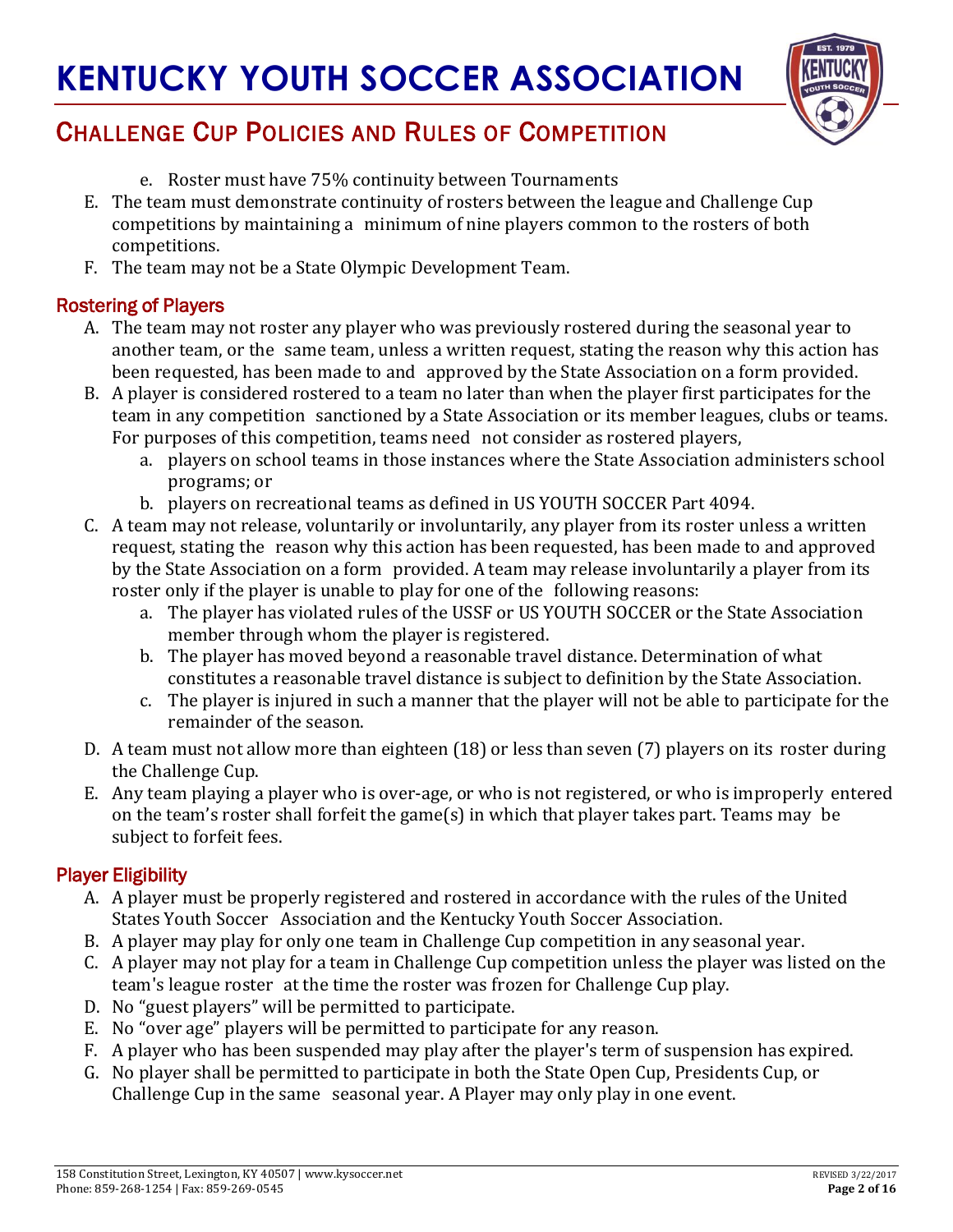

## Team Entry to Competition

### Application to Compete

The Board of Directors of the KYSA will determine the date and sites of the Challenge Cup, the dates for deadline for entry to the Challenge Cup, and the entry fee for the Challenge Cup.

- A. All entries must be entered online by the date set.
- B. Kentucky Youth Soccer reserves the right to extend the application deadline if needed in any or all age groups.
- C. Each team entry must include the following:
	- a. The non-refundable fee in the amount set by the Board of Directors for each competition.
	- b. The Challenge Cup Entry form completed online indicating the team's intention to compete.
- D. Teams and players may compete in only one (1) Challenge Cup competition in a seasonal year. A team and its players shall be considered to have competed in the Challenge Cup competition for that seasonal year upon registration, whether or not the team or players actually play in a Challenge Cup game.

### Performance Fines and Fees

- A. The Kentucky Youth Soccer Association reserves the right to fine any member organization or club for the misconduct of players, coaches, team administrators, or parents during challenge cup competition.
- B. The Challenge Cup Committee will determine misconduct by all teams and members associated with that team as well as the fines and fees associated with all incidents.
- C. Failure to pay any fines will result in disqualification of all teams from that member association or club from the Kentucky Challenge Cup until such fines have been paid.
- D. Team Withdrawal:
	- a. If a team withdraws from Challenge Cup Competition before the brackets are drawn there will be no withdraw fine.
	- b. If a team withdraws from the Challenge Cup after teams have been bracketed, there will be a \$1000 fine sent to the club of the team that withdraws. Furthermore, all remaining teams from that club will be ineligible to compete until all fines have been paid.
	- c. If a team withdraws from the Challenge Cup 14 days or less prior to the start of competition, there will be a \$2000 fine sent to the club of the team that withdraws. Furthermore, all remaining teams from that club will be ineligible to compete until all fines have been paid.

## Challenge Cup Roster

- A. The deadline for transfers, releases, and adds shall be Seven (7) days prior to the originally scheduled date for the start of Challenge State Cup Competition in that particular age/gender group. All rosters are frozen at that time. Only those players legally rostered at such time are eligible to participate in State Competition.
- B. If any change is made to a team's roster after the official roster is submitted, the team must submit a new Official Team Roster to the state office prior to the roster freeze date.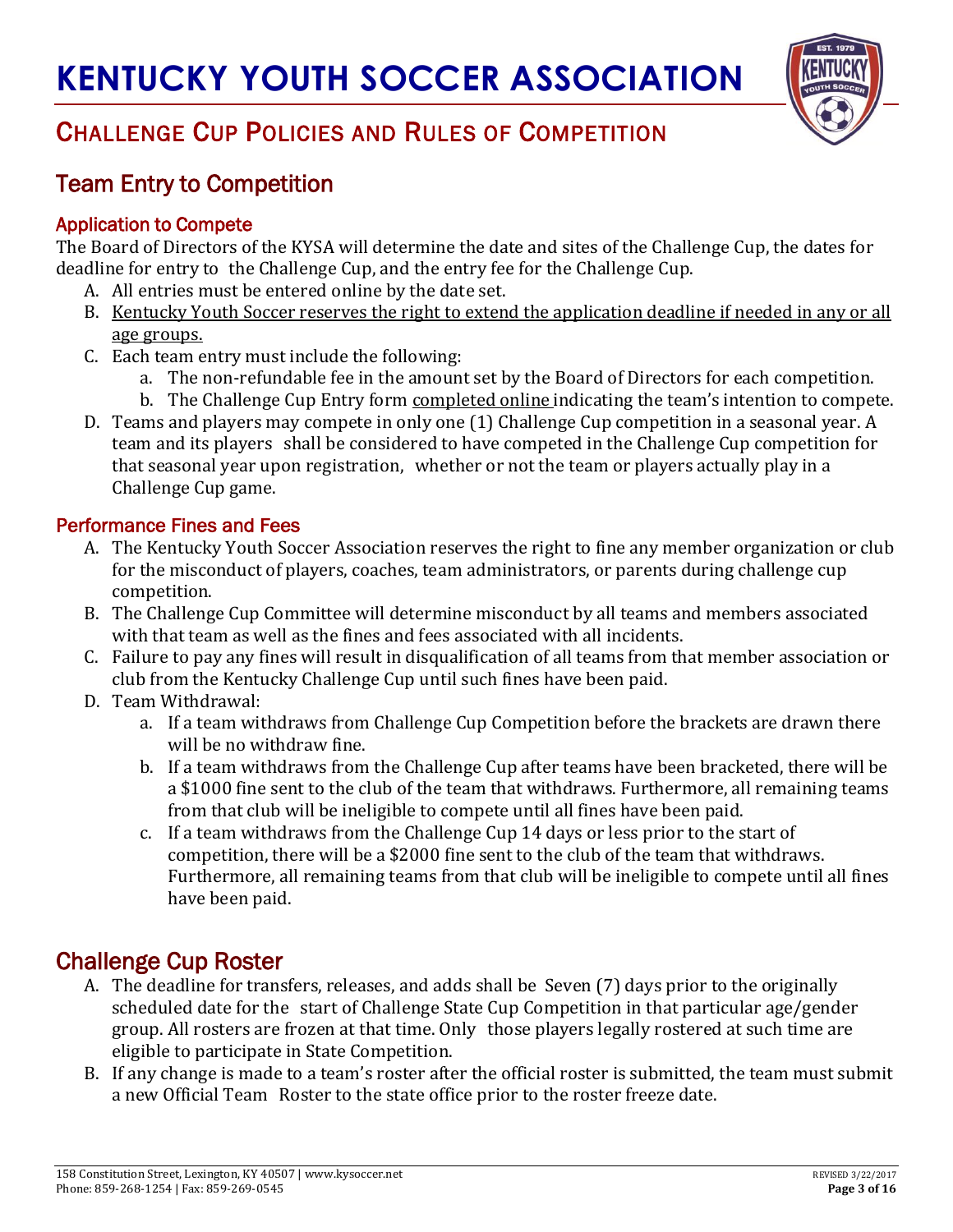

## CHALLENGE CUP POLICIES AND RULES OF COMPETITION

- a. The changed roster MUST be received by the state office at least Seven (7) days prior to the start of Challenge State Cup Competition in that particular age/gender group. Rosters submitted after the cut off date will be refused.
- b. Facsimiles of an updated roster are acceptable if legible.
- c. All updated rosters MUST meet the same requirements as for the initial roster.
- C. A team's roster as filed with the state office shall be "frozen" Seven (7) days before the start of Challenge Cup competition in the team's age/gender group. The team's roster will be stamped by the State Office as the team's official **Challenge Cup Roster** and shall be its roster for the Challenge Cup Competition at all levels.
	- a. A team may not make changes to its Challenge Cup Roster once it has been frozen.
	- b. Under no circumstances are added or transferred players to be added to the Challenge Cup Roster once it has been frozen.
	- c. Only those coaches listed on the roster will be permitted on the sidelines during a match.

#### Check In for Credentials

Proper credentials shall be presented at a check-in prior at least one (1) hour prior to the team's first game of the Challenge Cup. The team MUST check in with the Challenge Cup Committee and provide the following for verification against the **Challenge Cup Roster** described above:

- A. US Youth Soccer Member Passes for all players and coaches. All Member Passes MUST:
	- a. be typewritten and filled out completely.
	- b. include a current photograph of the player or coach
	- c. be stamped
	- d. be laminated.
	- e. be present at all matches
- B. Medical Authorization/Release forms notarized by a notary.
- C. A copy of the proof of birth for all players. Proof of age shall consist of a United States birth certificate or birth registration issued by an appropriate U.S. Government Agency (State-County), Board of Health Record, passport, alien registration card issued by the U.S. Government, a certificate of Immigration and Naturalization Service attesting to age, a certification of an American citizen born abroad, issued by the appropriate government agency, a birth registration issued by an appropriate government agency or board of health records, an unexpired federal, state or local government identification card (if documentation of date of birth is required) or a certification of a United State Citizen board aboard issues by the appropriate government agency.

A copy of the team's official Challenge Cup Roster will be available for each team to review at check in. The Challenge Cup Roster, the Medical Releases and the US YOUTH SOCCER player passes must be available at the game site for all team games.

A PLAYER AND/OR TEAM WILL BE INELIGIBLE OR DISQUALIFIED SHOULD THERE BE IMPROPER, INCOMPLETE OR INCORRECT CREDENTIALS.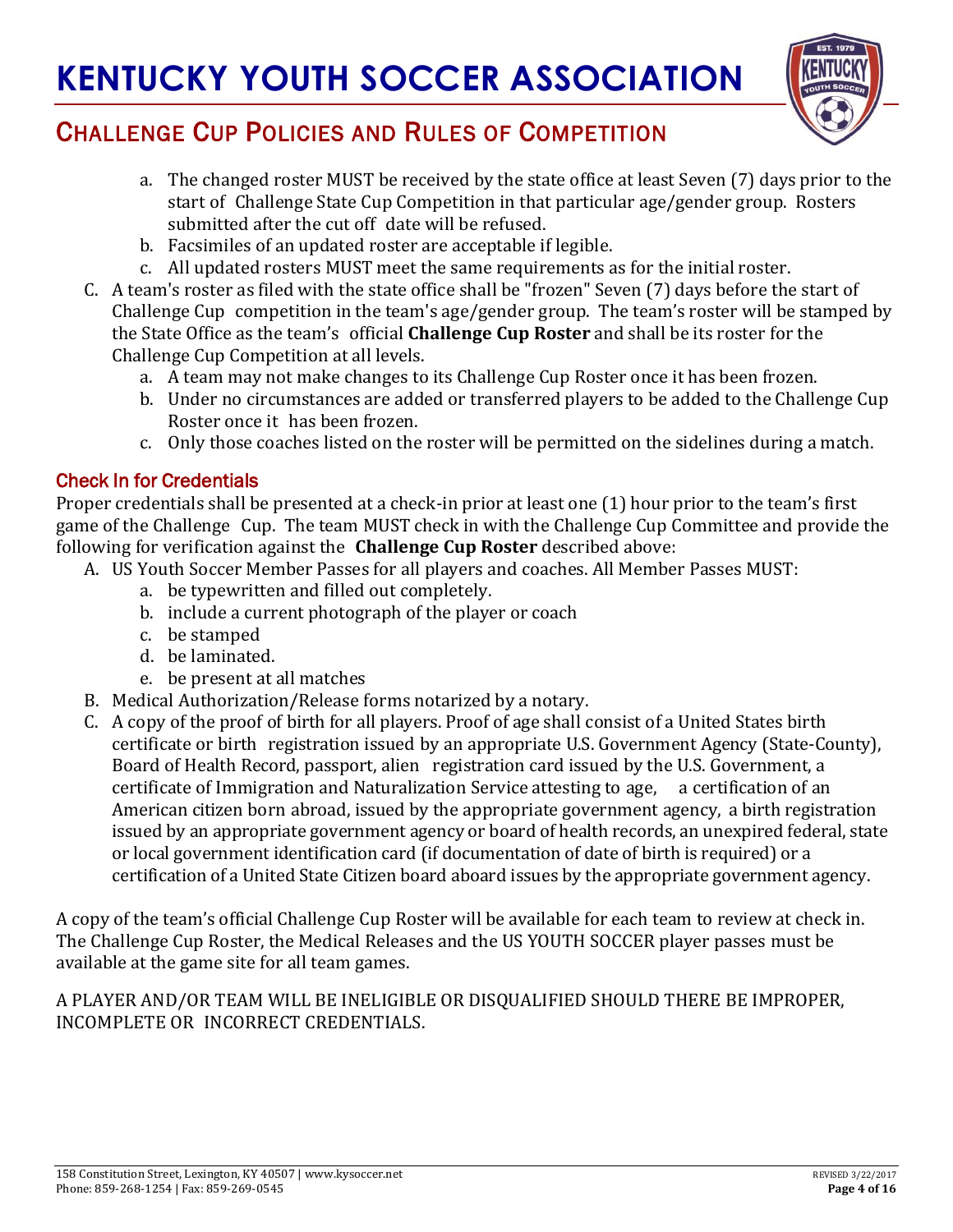

## CHALLENGE CUP POLICIES AND RULES OF COMPETITION

## Challenge Cup Rules of Competition

#### Game Schedules

- A. Every attempt will be made for all games to be played at the scheduled times, unless delayed or interrupted by bad weather or other events beyond the control of the Challenge Cup Committee.
- B. SUSPENDED GAMES will be played or restarted as soon as the condition for the delay is no longer a reason for further delay. All games will be restarted at the point of suspension. If the first half of the match has been completed, the game may be declared official if conditions prohibit the restart.
- C. CANCELLED GAMES may be rescheduled by the Challenge Cup Committee. Every attempt will be made to reschedule games as soon as possible, on the earliest possible date.
- D. No team may be scheduled to play a game that starts less than four (4) hours after the start of the team's previous game.
- E. No team may be scheduled to play more than two (2) games on any day.
- F. In groups having more than five (5) entries, the groups will be divided into brackets for pool play with the winners of each bracket advancing to single elimination competition to determine the winner of the group.
- G. In groups having five (5) or less entries, the group will play each team in the group to determine the winner of the group.
- H. The U11-U12 age groups will play in a Championship format. Teams that win their group shall advance to a semi-final or championship match.'

### Seeding/Bracketing

- A. Kentucky Youth Soccer reserves the right to seed teams in each age group. At least the top four (4) teams may be seeded in each age group. The tournament committee reserves the right to use the prior Challenge Cup results, league results, tournament results, or any other information to determine seeding. All other non-seeded teams will be randomly assigned to a group using a blind draw.
- B. In order to qualify for a seeded position in Challenge Cup Play, a team must essentially be the same team that played in Cup Competition the previous year. The criteria for determining if a team is to be considered a "returning" team is as follows:
	- a. At the time of the registration deadline, at least 50% of the team's players must return from the previous year's Cup Roster.
	- a. The team is rostered and the players are registered with the same member association as they were the previous seasonal year.
- C. See addendum for breakdown of brackets

### Scoring Method

The standing of teams in age groups within brackets is based upon the number of points earned in qualifying games.

A. Teams earn points as follows:

- a. Three (3) points for a win (including forfeits)
- b. One (1) point for a tie
- c. Zero (0) points for a loss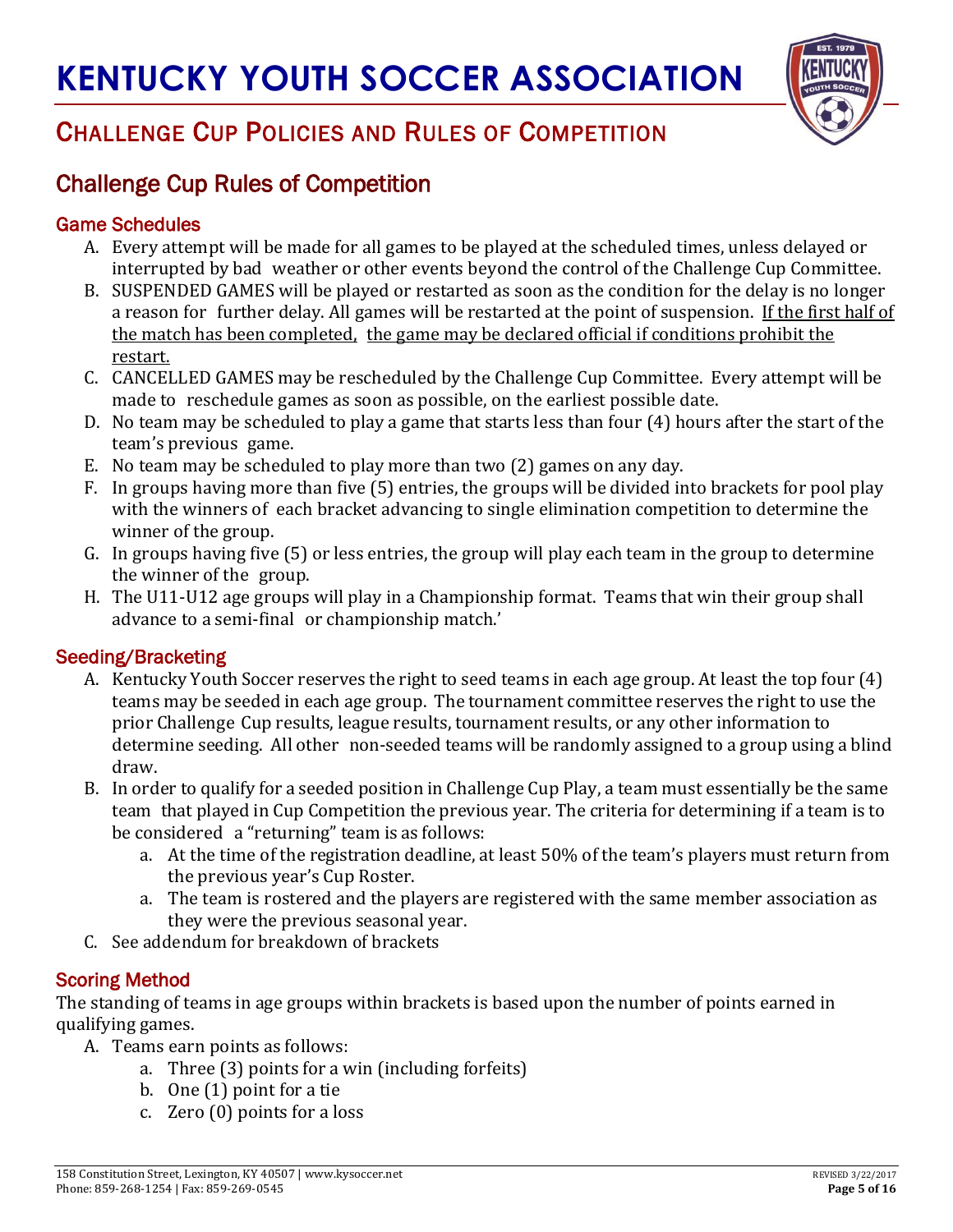

## CHALLENGE CUP POLICIES AND RULES OF COMPETITION

B. If teams have played a different number of games, an adjustment will be made to correct for the number of games played.

4 teams groups vs 5 teams groups

- *1. If one team played four games and another team played three games, all numbers for the team that played four games would be multiplied by 75% and then compared to the actual numbers for the team that played three games.*
- *2. Team with three games has 7 points; team with four games has 10 points.*
- *3. Four game team's 10 points are multiplied by 75% to determine weighted points (10 x .75 = 7.5 points).*
- *4. Team with four games would advance with weighted points of 7.5 being higher than unweighted points of 7 for team with three games.*

#### 3 teams groups vs 4 teams groups

- *1. If one team played three games and another team played two games, all numbers for the team that played three games would be multiplied by .*6666666667 *and then compared to the actual numbers for the team that played two games.*
- *2. Team with three games has 6 points; team with two games has 4 points.*
- *3. Three game team's 6 points are multiplied by .*6666666667 *to determine weighted points (6 x .* 6666666667 *= 4.0000000002 points).*
- *4. Team with three games would advance with weighted points of 4.0000000002 being higher than unweighted points of 4 for team with three games.*

#### Tied Games

- A. In group play matches tied after regulation time shall remain tied.
- B. Semifinal games and championship games that are tied after regulation time will go to an overtime period(s) that will be Sudden Victory Golden Goal format. Games that are tied after the Sudden Victory Golden Goal overtime periods shall be decided by the taking of kicks from the penalty mark as described in FIFA Laws of the Game.
- C. Golden Goal overtime shall be as defined in the "Challenge Cup Modifications to the FIFA Laws of the Game" section of these rules.

### Group/Bracket Winner and Wildcard Tie Breakers

- A. The winner of group and bracket competition and the awarding of wild cards shall be determined as follows:
	- a. Teams with most points.
	- b. Winner of head to head competition (this criteria not used if more than two teams tied).
	- c. Goal spread (goals scored minus goals against) with a maximum of four goals per game.
	- d. Fewest goals allowed.
	- e. Most "Shutout" victories
	- f. Winner of most "Group Games."
	- g. Kicks from the penalty mark as set forth in the FIFA "Laws of the Game" under "Instructions Regarding The Taking of Kicks from the Penalty-Mark".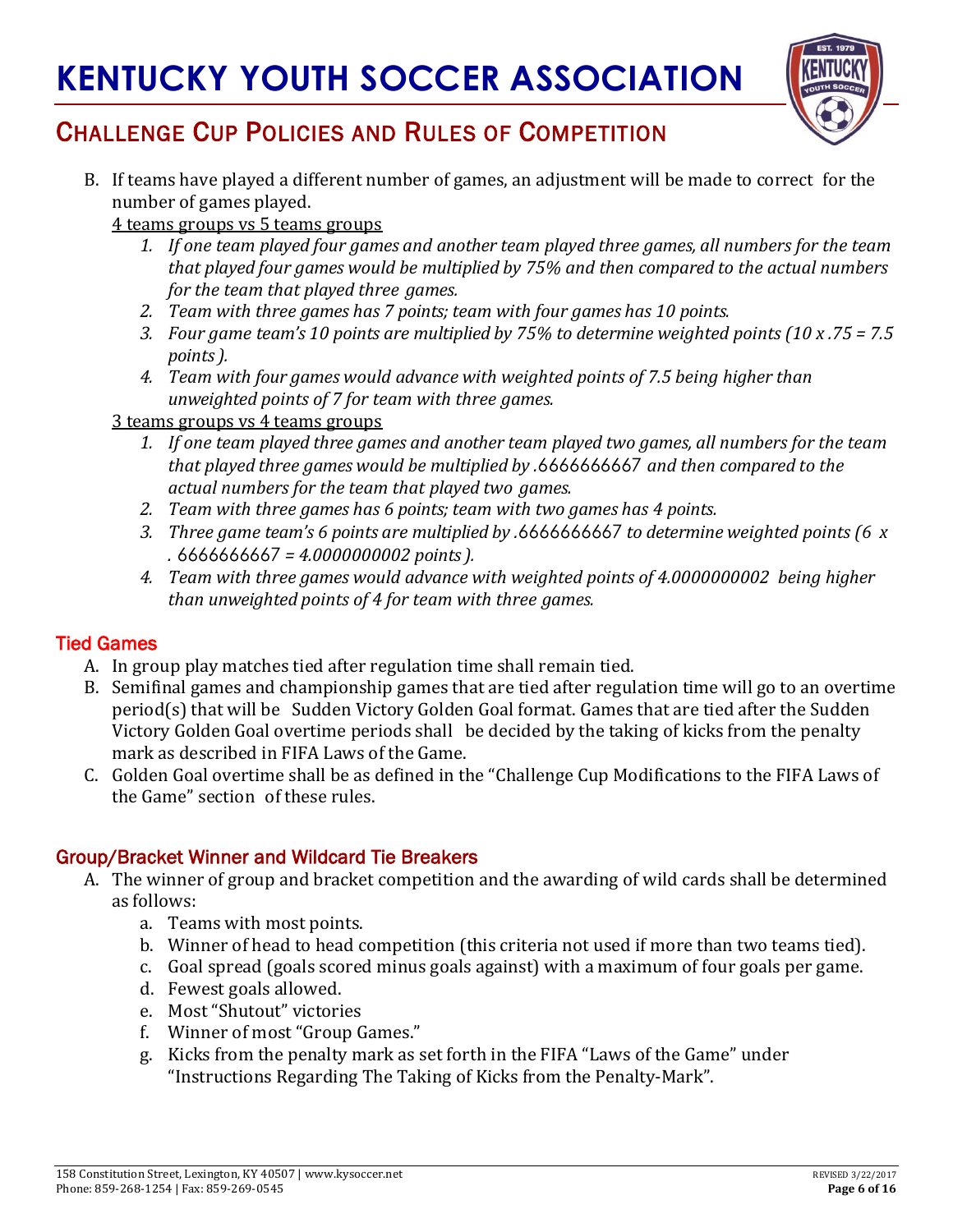

## CHALLENGE CUP POLICIES AND RULES OF COMPETITION

- B. Should more than two teams be tied at the end of the preliminary round, the above sequence will be followed until a team is eliminated. The remaining teams will then restart the sequence at number "3" above until the tie is broken.
- C. If 3 teams are still tied after all tie breakers have been applied, the three team names will be placed in a hat. The first team drawn out will receive a bye for the first round of penalty kicks. Teams 2 and 3 will play penalty kicks. The winner of Penalty kicks between teams 2 and 3 will play team 1 to see who will advance.
- D. In age groups having five or fewer teams, should two teams be tied after the first six (6) tie breaking criteria are applied, the Challenge Cup Committee will schedule a game to determine the age group champion.
- E. In age groups where Wild Cards are needed, Group A plays the Wildcard and Group B plays Group C. However, if the Wildcard comes from Group A, then Group B plays the wildcard and Group A plays Group C.
- F. If the Wildcard comes from Group A, and the Wildcard team has played both the Group A winner and Group B winner, then Group A will play the wildcard and Group B will play Group C.

### Coach, Player and Spectator Positions on the Field

- A. All coaches and assistant coaches must have an approved US YOUTH SOCCER member pass to be present on the sidelines and MUST be listed on the team's official Challenge Cup roster. No team may have more than three (3) persons as coaches or assistant coaches on the sidelines at any time.
- B. All coaches and assistant coaches must remain within ten (10) yards of the center line of the field; on his/her own half of the field and on the same side as the "bench". Players not on the field shall remain in the same area.
- C. No persons associated with the team other than coaches, assistant coaches or players are to remain in the bench area.
- D. All other persons associated with the team and all spectators must be on the opposite side of the field as the "bench".
- E. Challenge Cup Committee members and their designees including event athletic trainers may be on the "bench" side of the field to supervise the competition or to administer first aid.

#### **Sportsmanship**

- A. In the event of misconduct on the sidelines, the referee or others designated by the Challenge Cup Committee has the right to require any and/or all spectators to leave the area.
	- a. If any offending party refuses to leave, the referee shall terminate the game.
	- b. The referee shall make a report to the Challenge Cup Committee who may declare a FORFEIT. A double forfeit is possible with neither team advancing.
	- c. NO PROTESTS WILL BE HEARD FOR MISCONDUCT ON THE SIDELINES.
- B. The Challenge Cup Committee and/or it's designated representative at the field, and the referee shall ensure that any player, coach or assistant coach, ejected under FIFA LAW XII, KYSA Additions, not participate in the next scheduled or rescheduled game. Further non-participation in the competition may be imposed by the Challenge Cup Committee or its designated representative.
- C. The referee shall report, in writing, to the Challenge Cup Committee or its designated representative at the field the final score, any and all reports of verbal or physical abuse to a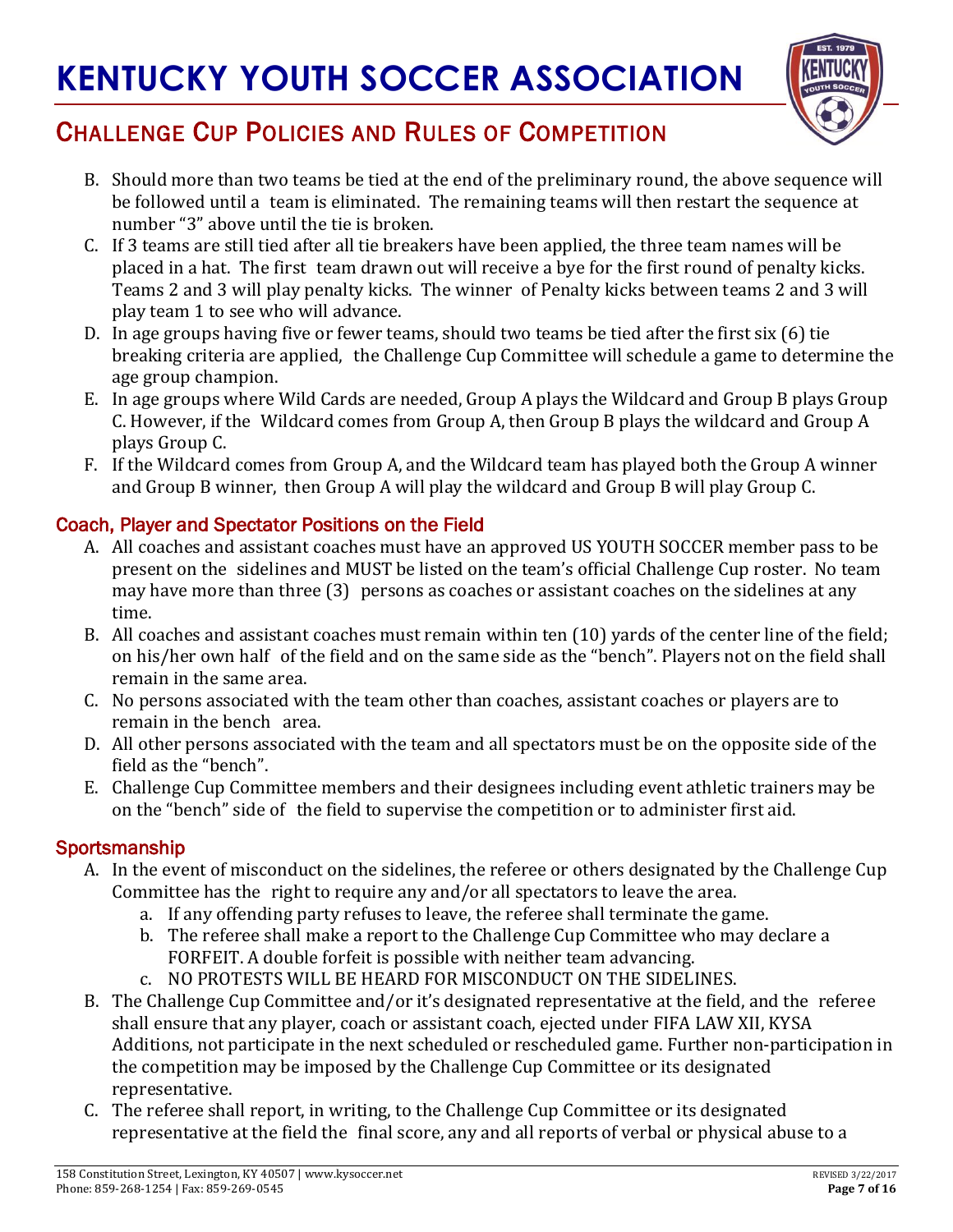

referee or other official by a spectator, coach or player, any disqualification, ejections, cautions, warnings of a player, coach or spectator, game suspensions, delays, terminations, cancellations, and serious injuries.

### Forfeits For Failure to Compete

- A. A team that has forfeited a game will not be declared a wild card, group, or age group winner.
- B. A forfeit win shall count as a game. The Score awarded to the winning team shall be  $4-0$ . Furthermore, all other games played by the forfeiting team shall be counted as losses (regardless of the actual outcome) and the opposing team(s) shall be awarded a win with a score of  $4-0$ . A team that has forfeited shall be subject to a fine of \$500 per game. Additional fines and/or sanctions may be imposed by the KYSA.
- C. All clubs/ affiliates are responsible for their teams and may be fined and/or sanctioned by the KYSA for problems incurred by them on and off the field.
- D. A game becomes a FORFEIT should a team or teams not field at least seven players at the SCHEDULED kick off time and during the duration of the game. If the event a team is short the required number of players, the teams will be granted a Fifteen (15) minute grace period to start the game. Should the start of the game be delayed because of no fault of either team (such as the preceding game finishing late) ten (10) minutes will be allowed from the end of that game to the start of the game.
- E. In a division where a wild card team(s) is needed; If a team withdraws from the Challenge Cup within 14 days of the start of competition, all teams in their pool will receive 3 points for a forfeit win and a score of 1-0.

### Team and Player Breach of Rules/ Conduct

It is the responsibility of the Challenge Cup Committee to investigate a properly protested violation immediately following its receipt. Failure to cooperate with such investigation shall result in disciplinary action up to and including suspension.

- A. Any team found guilty of knowingly using an ineligible player shall not be eligible to compete further in the Challenge Cup competition or any other KYSA sponsored event in the current seasonal year.
- B. Any coach, manager or official found guilty of knowingly using an ineligible player(s) shall not be eligible to compete further in the Challenge Cup competition or any other KYSA sponsored event in the current and subsequent seasonal year.
- C. A player found guilty of knowingly submitting falsified birth information shall be prohibited from competing further in Challenge Cup competition or any other KYSA sponsored event in the current and subsequent seasonal year.
- D. Players who are ejected from any Challenge Cup game shall not be allowed to participate in the next Challenge Cup game played by the player's team. A player may receive more than a one-game suspension. Red Card Suspensions may be carried over to the following year's competition.
- E. Any player(s) ejected for violent conduct or fighting shall receive a minimum two (2) game suspension.
- F. Coaches and other team officials shall be subject to all rules pertaining to misconduct contained herein, including cautions, ejections and standard suspension. Any ejected coach who coaches more than 1 team in state open cup competition must serve the suspension with the team in which the ejection occurred.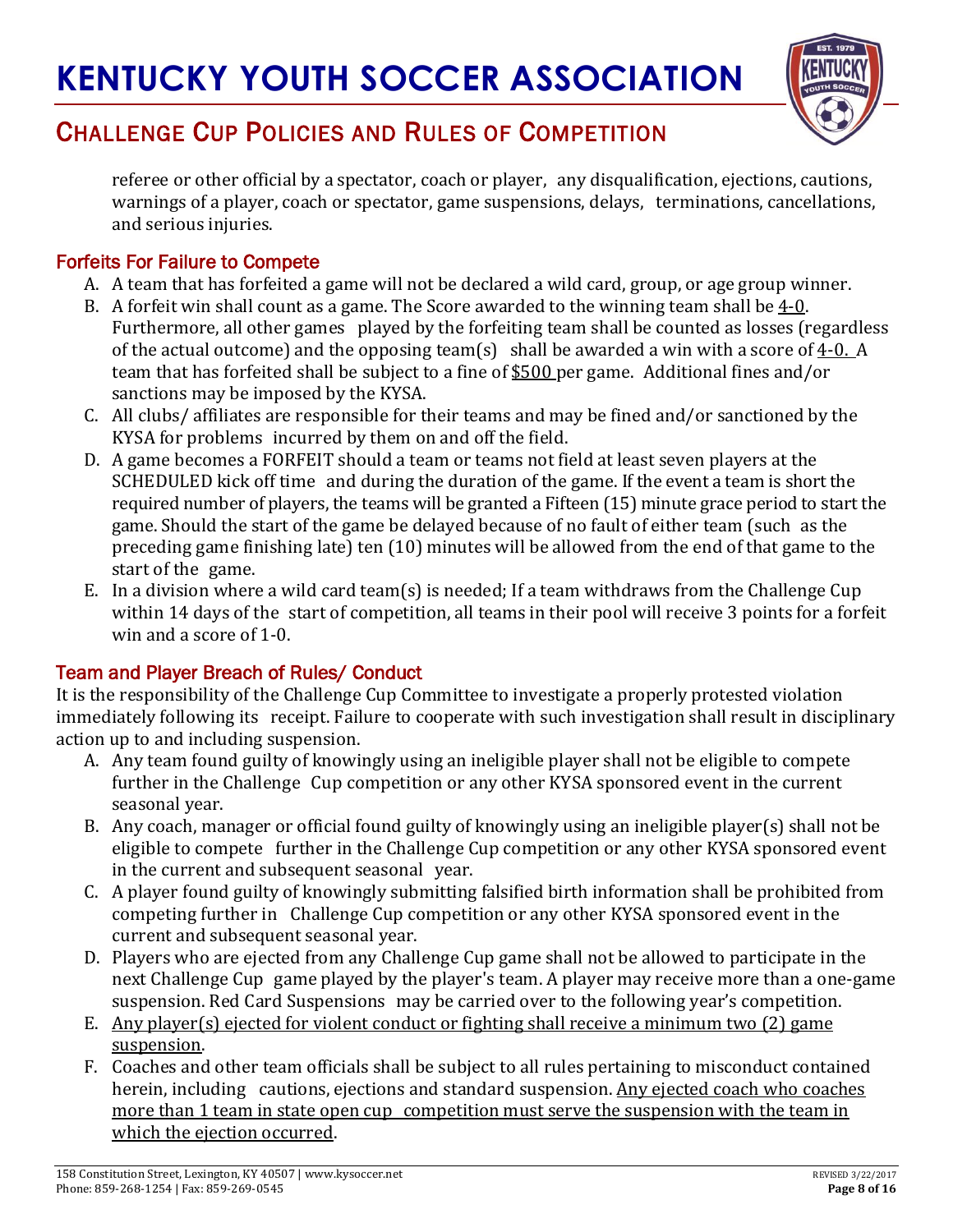

## CHALLENGE CUP POLICIES AND RULES OF COMPETITION

- G. Any other supporter(s) and/or individual(s), who may be reasonably construed as being associated with a team such as relatives and spectators, shall also be subject to the jurisdiction and authority of the Kentucky Youth Soccer Association and the Challenge Cup Committee.
- H. Any coach or team official shall be held responsible for the actions of any individual(s) at any match, that in the opinion of the referee, is a Supporter of that team.

#### **Protests**

- A. The referee shall be the sole judge on the field of play, and the referee's decision shall be final.
	- a. No protest based on the referee's judgment will be allowed.
	- b. Any complaint about any referee shall be directed, in writing, to the State Referee Administrator or his/her designee.
- B. The Challenge Cup Committee or it's designated representative at the field, MUST BE NOTIFIED, IN WRITING, OF THE INTENT TO PROTEST WITHIN ONE HOUR (60 minutes) OF THE END OF THE GAME IN QUESTION. All written intentions to protest MUST be accompanied by the required \$500 cash fee, to be deposited with the Challenge Cup Committee.
	- a. Protests concerning Rules or Eligibility must be filed and received in writing, within four (4) hours of the end of the game in question, with the Challenge Cup Committee.
	- b. Nonverbal protest will not be heard
	- c. If a protest is upheld, all money shall be returned.
- C. All decisions of the Challenge Cup Committee regarding Challenge Cup competition shall be final and not subject to appeal.
- D. All decisions of the Challenge Cup Committee regarding discipline and suspension that extend beyond the Challenge Cup competition shall be subject to appeal as provided in the Policies of the Kentucky Youth Soccer Association.

### Uniforms

- A. All uniform shirts must be clearly numbered on the back
- B. The home team must wear a white/light color jersey and the visiting team must wear a dark color jersey. In the event of a conflict in uniform color, the offending team, based on the determination of the center official, must change to an alternate uniform.

## Challenge Cup Modification to FIFA Laws of the Game and US Youth Soccer Policies

Except as otherwise provided herein, the FIFA LAWS OF THE GAME shall apply:

### Law II-The Ball

Size four (4)

### FIFA LAW III- Number of Players

In the Under 11 and Under 12 Age Group, the maximum number of players on the field at any one time is Nine (9) including the goalkeeper and the minimum number on the field for the game to continue is Seven (7).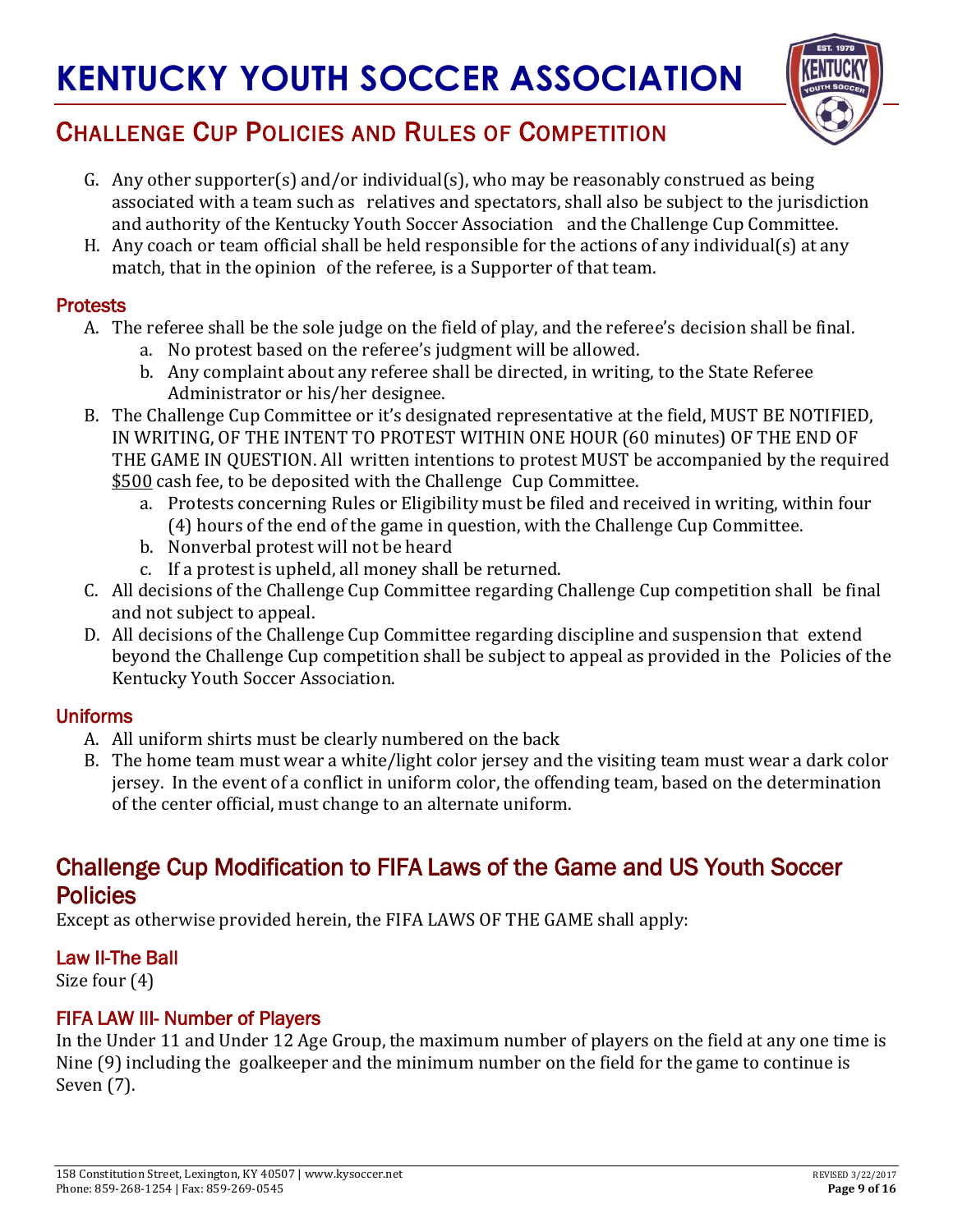

## CHALLENGE CUP POLICIES AND RULES OF COMPETITION

#### Substitution of Players

Substitutions shall be unlimited and may be made with the consent of the referee at the following times:

- A. Prior to a throw-in in your favor.
- B. Prior to a throw-in in the opponents favor provided they are substituting.
- C. Prior to a goal kick by either team.
- D. After a goal by either team.
- E. After an injury by either team, when play has been stopped
- F. At half time
- G. After a caution or ejection, by either team.

#### US Youth Soccer Playing Time Rule

**We strongly recommend that each player is afforded the opportunity to play at least 50% of the game for developmentalpurposes.**

#### FIFA LAW V – Referee

USSF three (3) man systems will be used during all Challenge Cup games. In the event that three neutral referees are not available, a single referee and a single linesman and a club linesman or a single referee and two club linesmen shall be used.

#### FIFA LAW VII – Duration of Game

- A. Games may be suspended and restarted at the point of suspension.
	- a. Game lengths in group play may be shortened by the Challenge Cup Committee to insure the completion of the competition when there has been significant delay in games due to bad weather or other events beyond the control of the committee.
	- b. Overtime periods are Golden Goal. The game ends with the scoring of a goal by either team. If the game is still tied after the end of 2 overtime periods, FIFA "Kicks from the Penalty Marks" will apply in order to determine a winner.
- B. Game lengths and over time periods are as follows:

| Age Group | <b>Game Length</b> | <b>Half Time</b> | <b>Rest Before OT</b> | <b>OT Golden</b> | <b>OT Half Time</b> |
|-----------|--------------------|------------------|-----------------------|------------------|---------------------|
| U11       | 2 X 30 min         | 5 Minutes        | 5 Minutes             | $2X5$ min        | 5 Minutes           |
| U12       | 2 X 30 min         | 5 Minutes        | 5 Minutes             | $2X5$ min        | 5 Minutes           |

## Discipline/ Completing Game Suspensions

The length of suspension for any Red Card infraction is subject to the policies of the competition in which the infraction occurred. Leagues and tournaments may have different lengths of suspensions for similar infractions. However, any send off event (Red Card) will incur a minimum one (1) game suspension.

Until the suspension is served, the player/coach is suspended from any other team(s) to which the player/coach may be registered. If a player/coach changes teams before the suspension has been served they must serve their suspension with their new team. Games may not be scheduled to "work off" any suspension. Players may not serve suspensions as "guest players" (except as noted in #4 below) nor may they "guest play" with any other team(s) until such time as the original suspension is served. Send off events may be subject to more severe disciplinary action by Kentucky Youth Soccer.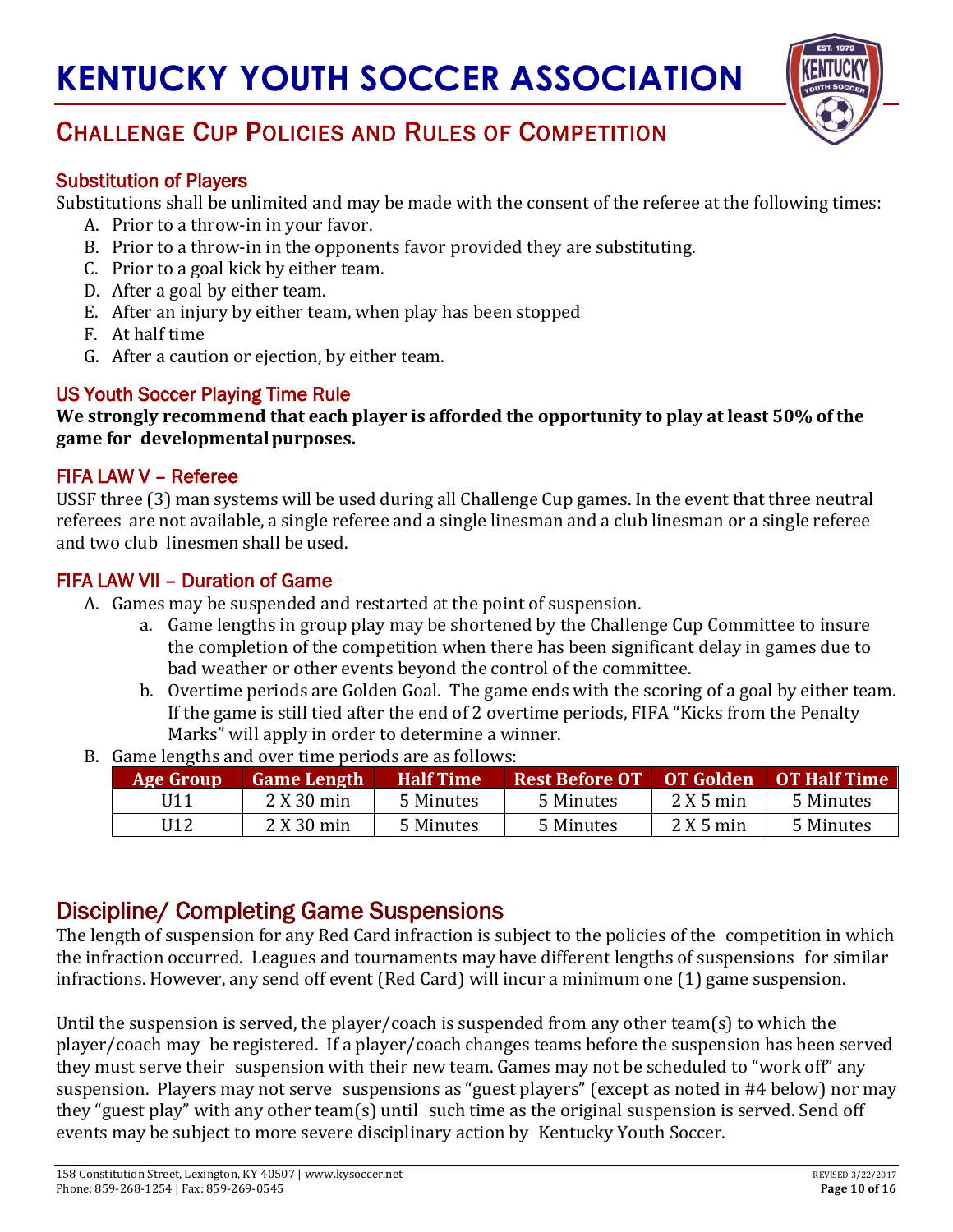

## CHALLENGE CUP POLICIES AND RULES OF COMPETITION

- A. **League Games:** Suspensions issued during league play must be served under the jurisdiction of League Policies. If a suspension is issued during final game of League Play in which the suspension occurred, then the suspension must be served in next immediate game and there may be an additional game(s) suspension in League Play the next season depending upon League Rules.
- B. **Tournament Games:** Any Player/Coach suspended during tournament competition must serve their suspension during the remainder of the competition. If no competition remains, suspension must be served during the next scheduled league and/or tournament game(s) including KYSA State Sponsored competitions (Challenge Cup, Presidents Cup, or State Open Cup, etc..), whichever comes first.
- C. **Friendly Games:** Suspensions issued during "friendly games" must be served during the next scheduled league, Cup or tournament game(s). "Friendly games" may not be scheduled to serve game suspensions nor if previously scheduled, used to serve a suspension given during league, cup, or tournament games.
- D. **National Championships (State Cup/Midwest Region), Presidents Cup, and Challenge Cup:** Please refer to the US Youth Soccer National Championship Policies (Rule 225, Section 3), Kentucky Youth Soccer State Cup and Presidents Cup Policies (Team/Player Breach of rules/conduct Pg 5-6), and Challenge Cup Policies (Team/Player Breach of rules/conduct Pg 5-6) regarding suspensions in those competitions.
- E. **American/ Commonwealth Cup:** Suspensions issued during the Kohl's American Cup or Commonwealth Cup must be served during the remainder of competition. If no competition remains, suspension must be served during next scheduled league and/or tournament game(s) whichever comes first
- F. **Guest Player:** Red card suspensions received as a "guest player" must be served with the guest team if there are games remaining in the competition in which the red card was issued. If a red card is received in the last game of a competition as a guest player, the player must serve the suspension in their next immediate game no matter the competition. If a red card is received in the final game of a player's season, suspensions received as a guest player may carry forward to the player's primary team during the next seasonal year the player is registered.
- G. **Serving Suspensions:** Any coaches or players who receive a Red Card and fail to serve their suspension are subject to a longer suspension and may be placed in bad standing as a member of the Kentucky Youth Soccer Association.

## **Breakdown of Brackets Addendum**

| Teams<br>2 |  |
|------------|--|
| А1         |  |
| A2         |  |
|            |  |

\*One Game Final

| 3 Teams |
|---------|
| Α1      |
| A2      |
| дЗ      |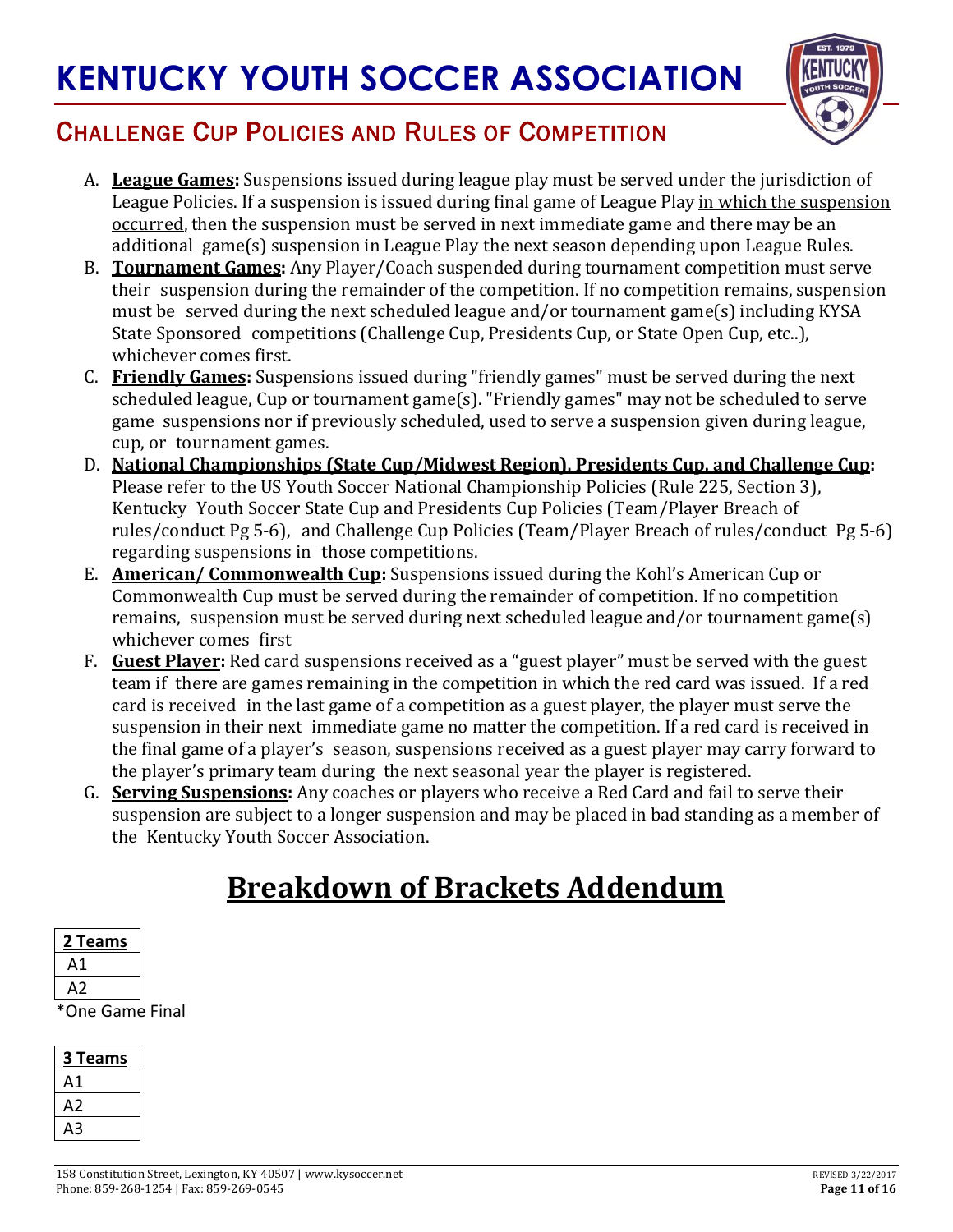

## CHALLENGE CUP POLICIES AND RULES OF COMPETITION

\*Round Robin – Champion based on Points

| 4 Teams |
|---------|
| Α1      |
| Α2      |
| А3      |
| Δ4      |

\*Round Robin – Champion based on Points

| 5 Teams |
|---------|
| Α1      |
| А2      |
| A3      |
| A4      |
| .5<br>Δ |

\*Round Robin – Champion based on Points

| 6 Teams |                |
|---------|----------------|
| Α1      | Β1             |
| A2      | B <sub>2</sub> |
| A3      | B3             |

\*Group Winners advances to Championship Game

\*Each team plays only 2 group games – no crossover games

| 7 Teams        |    |
|----------------|----|
| Α1             | Β1 |
| A2             | B2 |
| A <sub>3</sub> | B3 |
|                | R4 |

\*Group Winners advances to Championship Game \*Group A only plays 2 group games

| 8 Teams        |    |
|----------------|----|
| Α1             | Β1 |
| A2             | B2 |
| A <sub>3</sub> | B3 |
| A4             | R4 |

\*Group Winner and 2<sup>nd</sup> Place Team from each group advance to Semi Finals

| 9 Teams |  |  |
|---------|--|--|
|---------|--|--|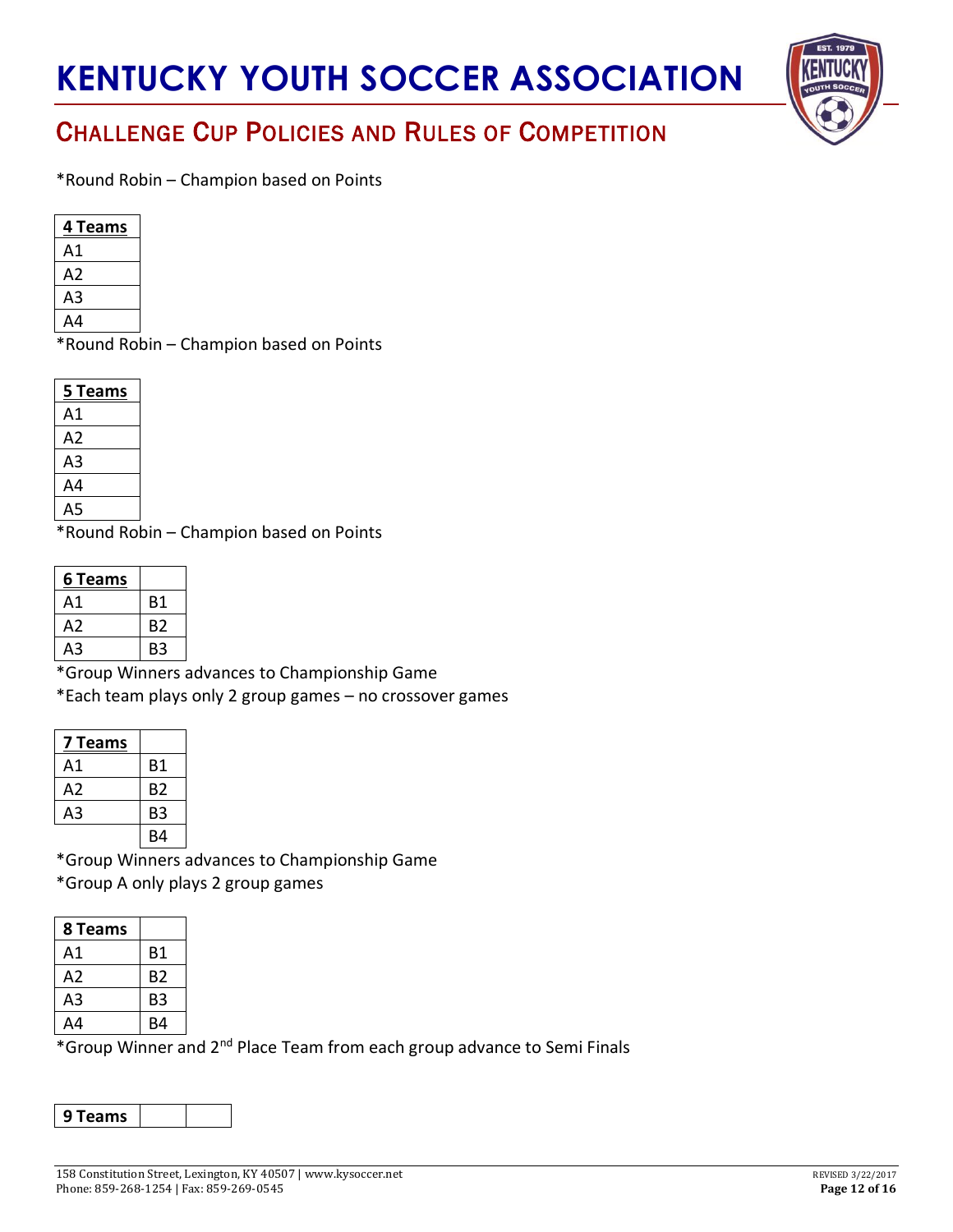

| Α1 | <b>B1</b>      | €Ω |
|----|----------------|----|
| A2 | B <sub>2</sub> |    |
| A3 | B3             |    |

\*Group Winner and Top Wildcard from remaining groups advance to the Semi Finals \*Each group plays only 2 games

| <b>10 Teams</b> |                |                |
|-----------------|----------------|----------------|
| Α1              | <b>B1</b>      | C <sub>1</sub> |
| A2              | B <sub>2</sub> | C2             |
| A3              | B3             | C3             |
|                 |                | C4             |

\*Group Winners and Top Wildcard advance to the Semi Finals \*Group A and Group B plays one crossover game

| 11 Teams |                |                |
|----------|----------------|----------------|
| Α1       | <b>B1</b>      | C <sub>1</sub> |
| A2       | B <sub>2</sub> | C <sub>2</sub> |
| A3       | B <sub>3</sub> | C3             |
|          | R4             | C4             |

\*Group Winners and Top Wildcard advance to the Semi Finals \*Group A will only play two group games

| 12 Teams |                |                |
|----------|----------------|----------------|
| Α1       | <b>B1</b>      | C1             |
| A2       | <b>B2</b>      | C2             |
| A3       | B <sub>3</sub> | C <sub>3</sub> |
| A4       | B4             | C4             |

\*Group Winners and Top Wildcard advance to the Semi Finals

| 13 Teams |                |                |                |
|----------|----------------|----------------|----------------|
| A1       | <b>B1</b>      | C <sub>1</sub> | D1             |
| А2       | B2             | C <sub>2</sub> | D <sub>2</sub> |
| A3       | B <sub>3</sub> | C3             | D3             |
|          |                |                | D4             |

\*Group Winners advance to the Semi Finals

\* Group A, B and C will only play 2 games

| 14 Teams |    |    |
|----------|----|----|
| Α1       | B1 | D1 |
|          | R2 | D2 |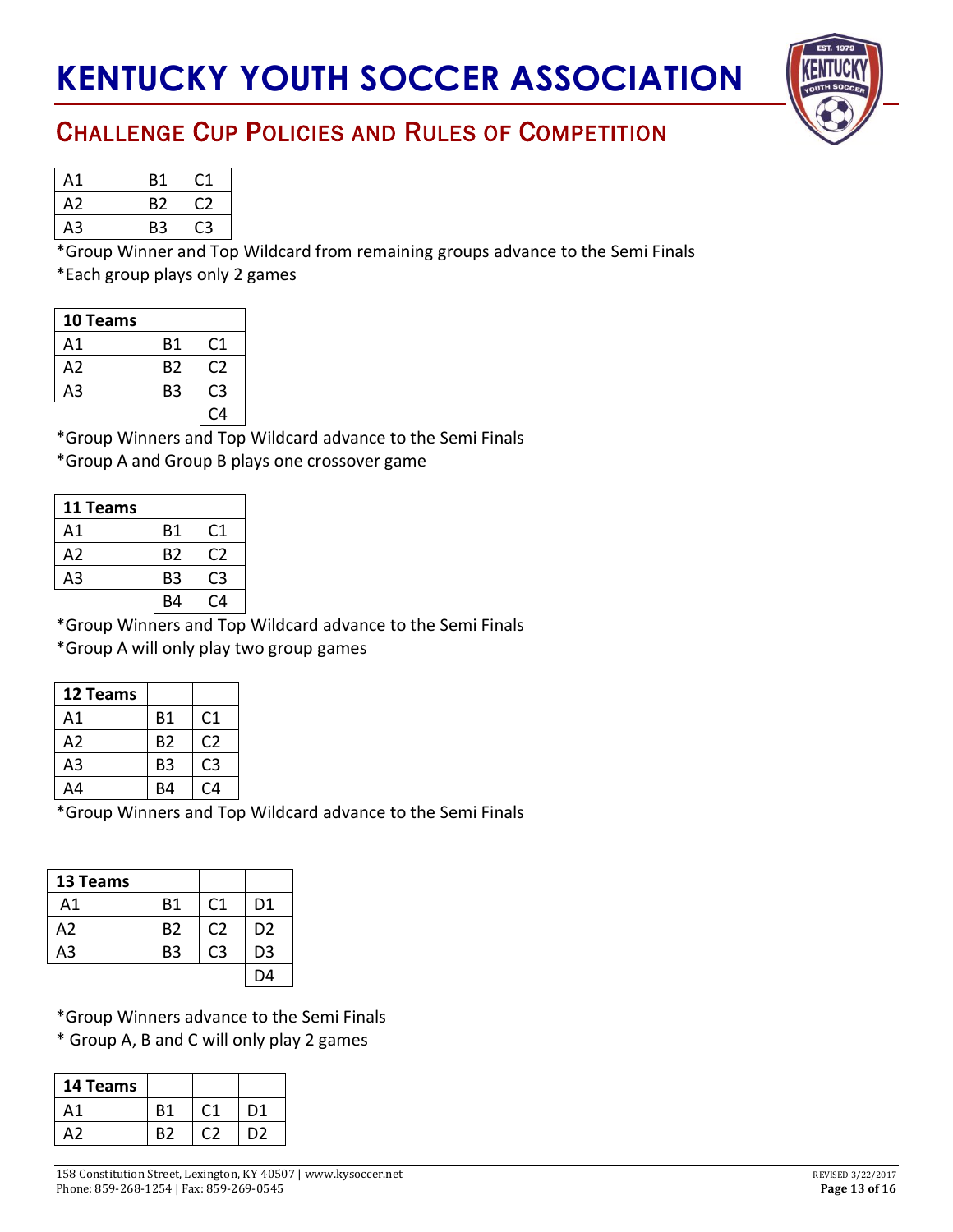

## CHALLENGE CUP POLICIES AND RULES OF COMPETITION

| A3 | <b>B3</b> | $-C3$         | $\vert$ D <sub>3</sub> |
|----|-----------|---------------|------------------------|
|    |           | $\mathcal{C}$ | $\overline{A}$         |

\*Group Winners advance to the Semi Finals \*Group A and B play only 2 group games

| 15 Teams |                |                |                |
|----------|----------------|----------------|----------------|
| А1       | <b>B1</b>      | C <sub>1</sub> | D1             |
| A2       | <b>B2</b>      | C <sub>2</sub> | D <sub>2</sub> |
| A3       | B <sub>3</sub> | C <sub>3</sub> | D3             |
|          | R4             | C4             | D4             |

\*Group Winners advance to the Semi Finals

\*Group A plays only 2 group games

| 16 Teams |                |                |                |
|----------|----------------|----------------|----------------|
| A1       | <b>B1</b>      | C1             | D <sub>1</sub> |
| A2       | <b>B2</b>      | C <sub>2</sub> | D <sub>2</sub> |
| A3       | B <sub>3</sub> | C3             | D <sub>3</sub> |
| A4       | B4             | C4             | D4             |

\*Group Winners advance to the Semi Finals

| 17 Teams       |                |                |                |
|----------------|----------------|----------------|----------------|
| A1             | <b>B1</b>      | C <sub>1</sub> | D1             |
| A <sub>2</sub> | <b>B2</b>      | C <sub>2</sub> | D <sub>2</sub> |
| A3             | B <sub>3</sub> | C <sub>3</sub> | D <sub>3</sub> |
| A4             | B4             | C <sub>4</sub> | D4             |
|                |                |                | D <sub>5</sub> |

\*Group Winners advance to the Semi Finals

| 18 Teams |                |                |                |    |
|----------|----------------|----------------|----------------|----|
| Α1       | <b>B1</b>      | C <sub>1</sub> | D1             | Ε1 |
| A2       | B <sub>2</sub> | C <sub>2</sub> | D <sub>2</sub> | F2 |
| A3       | B <sub>3</sub> | C <sub>3</sub> | D <sub>3</sub> | E3 |
|          |                | $\mathsf{C}4$  | D4             | F4 |

\*Group Winners and 3 wildcards advance to the Quarterfinals

\*Group A and B play a crossover game

| 19 Teams |    |    |  |
|----------|----|----|--|
| 41       | Β1 | D1 |  |
|          | R7 |    |  |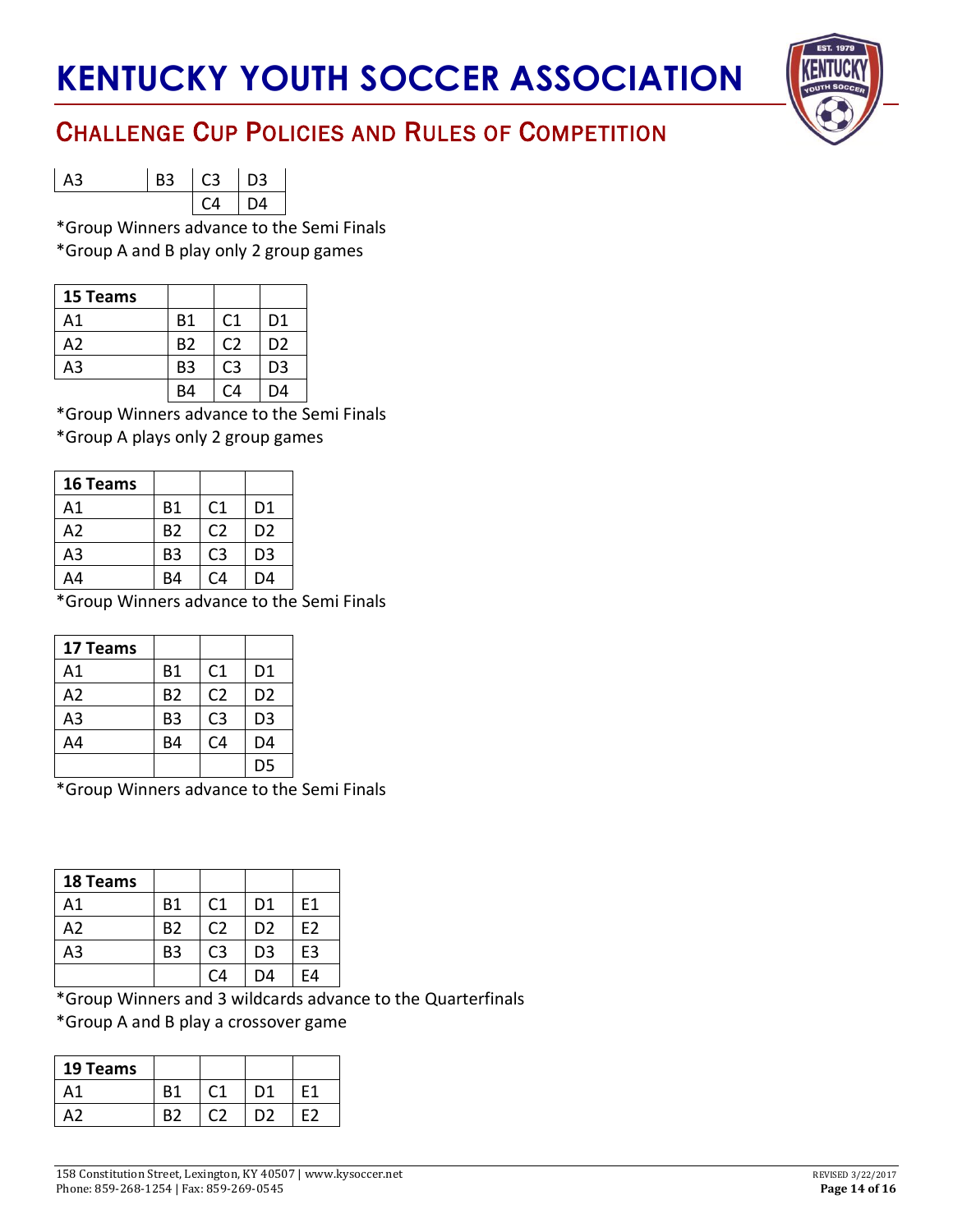

| A3 | <b>B3</b> |                         | C3 D3 E3 |      |
|----|-----------|-------------------------|----------|------|
|    | R4        | $\lfloor CA \rfloor$ D4 |          | l F4 |

\*Group Winners and 3 wildcards advance to the Quarterfinals \*Group A plays only 2 group games

| 20 Teams |                |               |                |                |
|----------|----------------|---------------|----------------|----------------|
| Α1       | Β1             | C1            | D1             | E1             |
| А2       | B <sub>2</sub> | C2            | D <sub>2</sub> | E <sub>2</sub> |
| A3       | B <sub>3</sub> | C3            | D <sub>3</sub> | E3             |
| Δ4       | B4             | $\mathsf{C}4$ | D4             | F4             |

\*Group Winners and 3 wildcards advance to the Quarterfinals

| 21 Teams |                |                   |    |    |    |                |
|----------|----------------|-------------------|----|----|----|----------------|
| Δ1       | R <sub>1</sub> | $\mathsf{\Gamma}$ | D1 | F1 | F1 | G1             |
| ハフ       | B <sub>2</sub> | റാ                | D2 | F2 | F2 | G <sub>2</sub> |
| A3       | B3             | C3                | D3 | E3 | F3 | G3             |

\*Group Winners and 1 wildcard advance to the Quarterfinals

\*All groups play only 2 group games

| 22 Teams |           |                |                |    |    |
|----------|-----------|----------------|----------------|----|----|
| A1       | Β1        | C <sub>1</sub> | D <sub>1</sub> | F1 | F1 |
| A2       | <b>B2</b> | C2             | D <sub>2</sub> | E2 | F2 |
| A3       | B3        | C <sub>3</sub> | D <sub>3</sub> | E3 | F3 |
|          |           | C4             | D4             | E4 | F4 |

\*Group Winners and 2 wildcards advance to the Quarterfinals

\*Group A and B play only 2 group games

| 23 Teams       |                |                |                |    |    |
|----------------|----------------|----------------|----------------|----|----|
| A <sub>1</sub> | <b>B1</b>      | C1             | D1             | F1 | F1 |
| A <sub>2</sub> | B <sub>2</sub> | C <sub>2</sub> | D <sub>2</sub> | E2 | F2 |
| A3             | B <sub>3</sub> | C <sub>3</sub> | D <sub>3</sub> | E3 | F3 |
|                | B4             | C4             | D4             | F4 | -4 |

\*Group Winners and 2 wildcards advance to the Quarterfinals

\*Group A plays only 2 group games

| 24 Teams |    |    |    |     |
|----------|----|----|----|-----|
| А1       | R1 | D1 | F1 | F1  |
| A2.      | R2 | D2 | F2 | F2  |
|          | B3 | D3 | F٩ | ่≓3 |